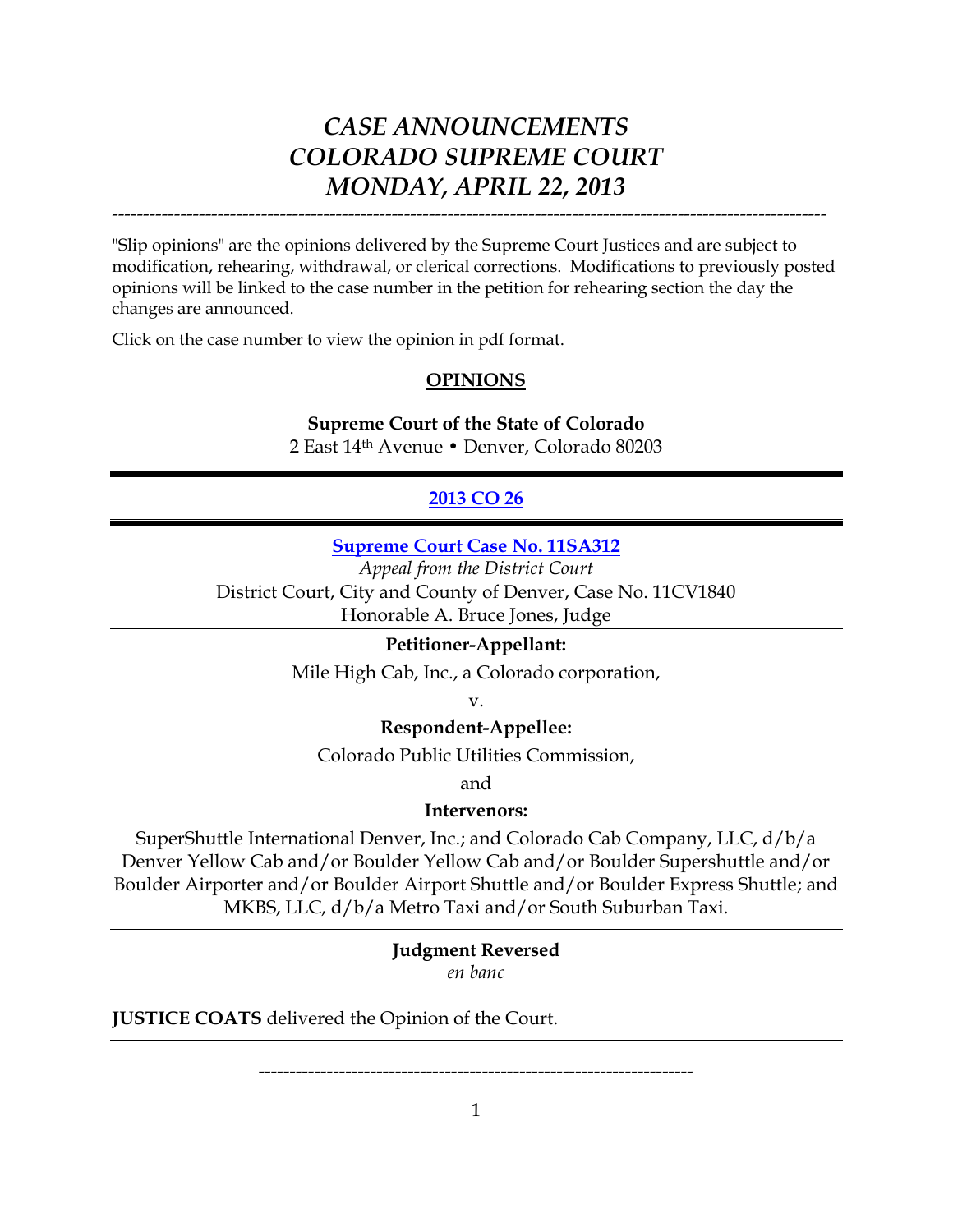-------------------------------------------------------------------------------------------------------------------

**Supreme Court of the State of Colorado** 2 East 14th Avenue • Denver, Colorado 80203

## **[2013 CO 27](http://www.courts.state.co.us/userfiles/file/Court_Probation/Supreme_Court/Opinions/2011/11SA239.pdf)**

**[Supreme Court Case No. 11SA239](http://www.courts.state.co.us/userfiles/file/Court_Probation/Supreme_Court/Opinions/2011/11SA239.pdf)** *Original Proceeding in Discipline* On Review from the Hearing Board, 10PDJ119

In the Matter of Attorney G.

**Rationale Disapproved** *en banc*

**JUSTICE EID** delivered the Opinion of the Court.

----------------------------------------------------------------------

**PETITIONS FOR REHEARING**

**NONE**

----------------------------------------------------------------------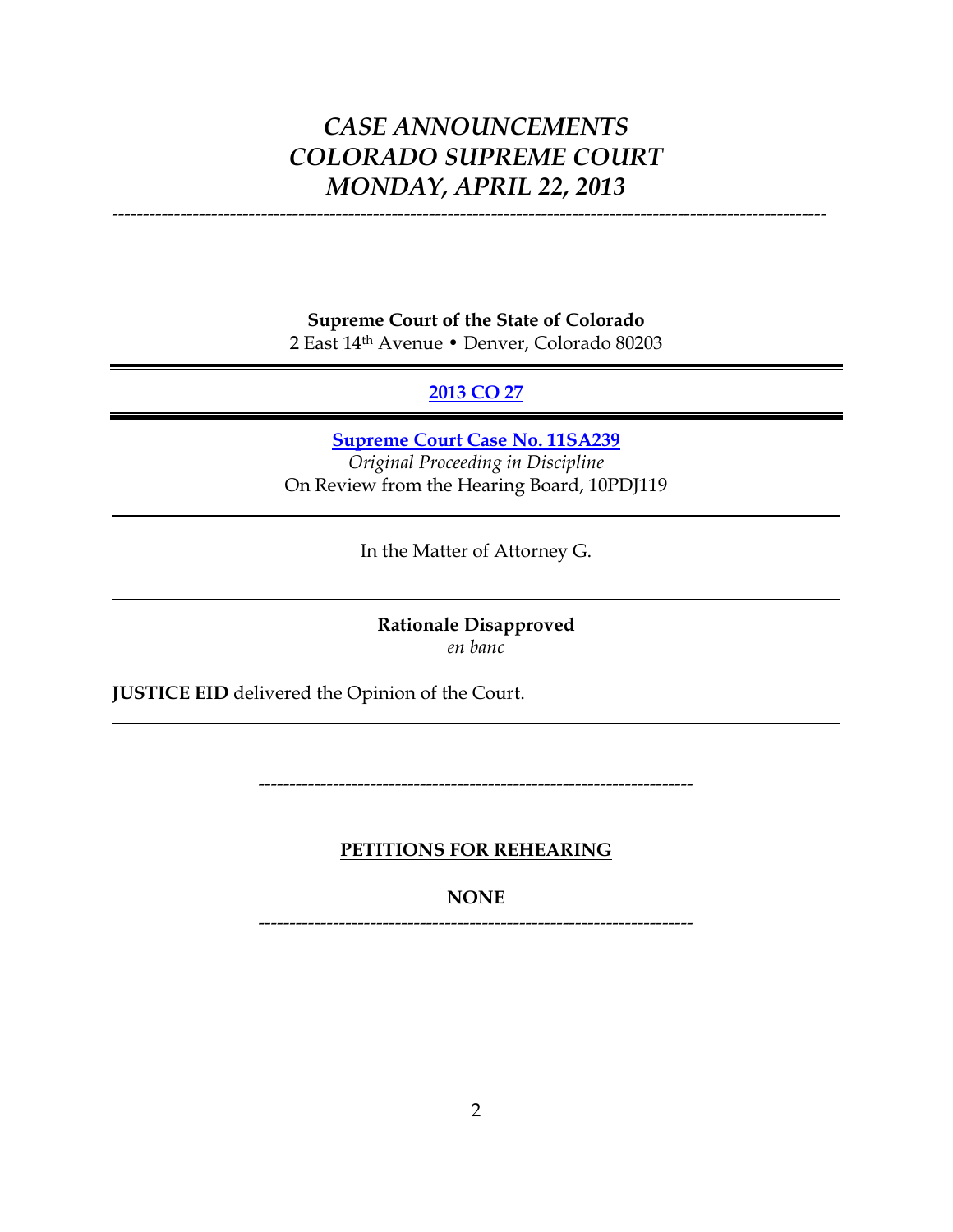-------------------------------------------------------------------------------------------------------------------

## **PETITIONS FOR WRIT OF CERTIORARI**

No. 12SC730 Court of Appeals Case No. 11CA124

### **Petitioner:**

Jeremy Stodghill, individually and as parent, guardian, and next friend of Elizabeth Stodghill, a minor child,

v.

## **Respondents:**

Catholic Health Initiatives, d/b/a Saint Thomas More Hospital; Pelham Porter Staples, III, M.D.; and John Barry Pelner, M.D.

Petition for Writ of Certiorari DENIED. EN BANC.

--------------------------------------------------------------------------------------------------------------------------

No. 12SC815 Court of Appeals Case No. 11CA2068

**Petitioner:** Susan A. Henderson, v. **Respondent:** City and County of Denver.

Petition for Writ of Certiorari DENIED. EN BANC. JUSTICE MÁRQUEZ does not participate.

--------------------------------------------------------------------------------------------------------------------------